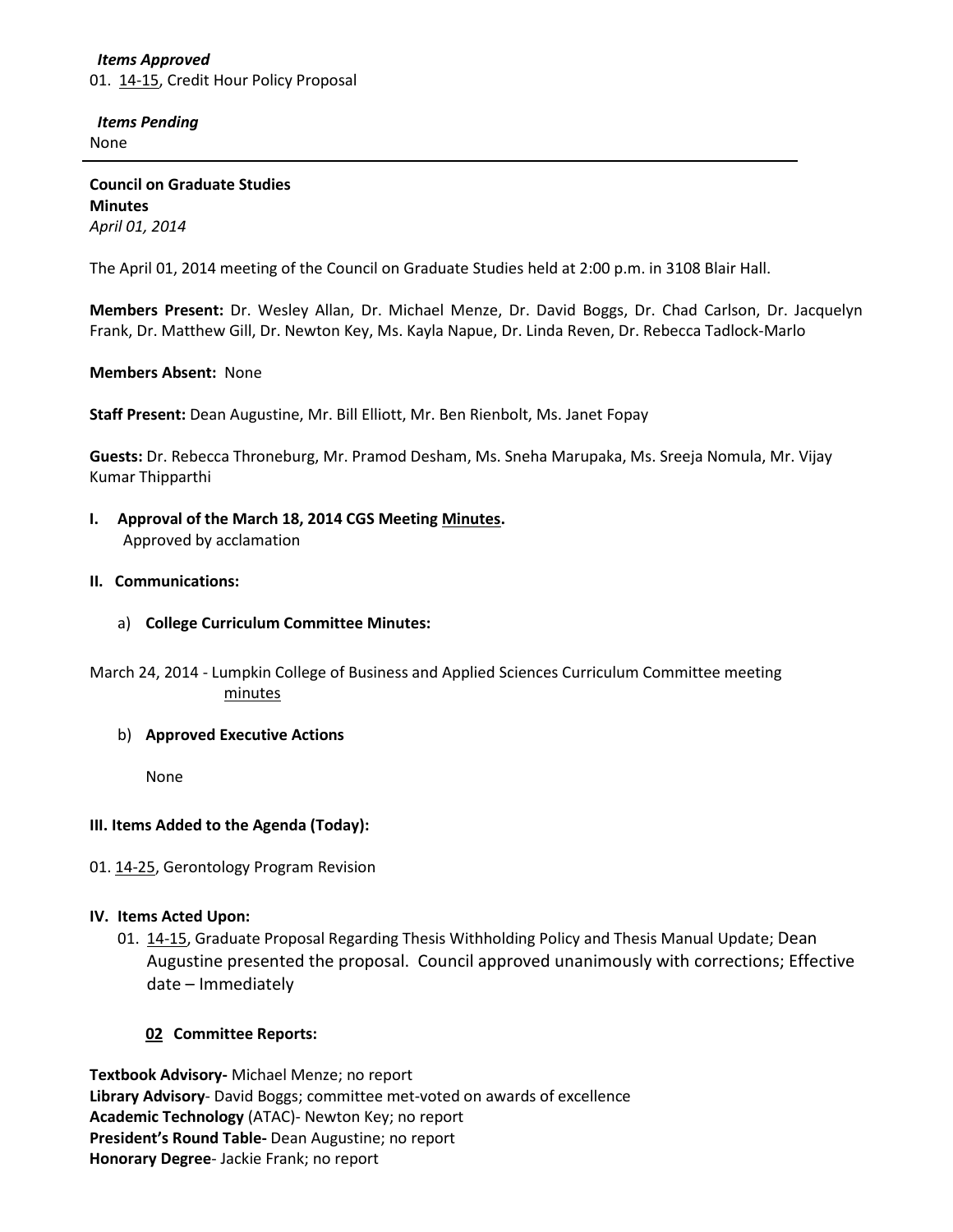**GSAC**- Bill Elliott; committee met-planned event "Pathways to Ph.D." lunch/panel – Apr. 11, 12-1:15pm **CAA Processes Subcommittee-** Wesley Allan; special report-see "other items"

# **03 Other Items:**

Presentation by Dr. Rebecca Throneburg regarding new course proposal policy Resources pertaining to Course proposal Presentation:

[Course Proposal Form Directions Draft](http://castle.eiu.edu/~eiucgs/documents/CourseProposalFormDirectionsDraftMar28v2.pdf) [Course Proposal Form Draft](http://castle.eiu.edu/~eiucgs/documents/CourseProposalFormDraftMar28.pdf) [Syllabus Policy Current and Draft Revision With Rationale](http://castle.eiu.edu/~eiucgs/documents/SyllabusPolicyCurrentandDraftRevisionWithRationale4.pdf)

## **04 Dean's Report:**

#### **April**

• Wednesday, April 2, 4:30 p.m. Lecture Hall Doudna Fine Arts Center.

2014 Video Showcase for selected graduate programs in the College of Arts & Humanities and College of Education & Professional Studies. Staff Liaison: Lori Henderson lahenderson@eiu.edu.

• Friday, April 4, 4:30 p.m. Lecture Hall Doudna Fine Arts Center.

2014 Video Showcase for selected graduate programs in the Lumpkin College of Business & Applied Sciences and College of Sciences. Staff Liaison: Lori Henderson lahenderson@eiu.edu.

• Thursday, April 10, 3:00 p.m. Dvorak Concert Hall Stage,

2014 Distinguished Graduate Students Awards Ceremony. Staff Liaison: Lori Henderson lahenderson@eiu.edu.

• Friday, April 11, 10:00 a.m. 4440 Booth Library.

2014 Outstanding Graduate Alumni Provost Welcome. Staff Liaison: Lori Henderson lahenderson@eiu.edu.

• Friday, April 11, 5:30 p.m.

Reception in Main Concourse DFAC, 6:30 p.m. awards dinner on Dvorak Concert Hall Stage, 2014 Outstanding Graduate Alumni Recognition Program. Staff Liaison: Lori Henderson lahenderson@eiu.edu.

• Saturday, April 12, 10:00 a.m.

Annual Meeting of the Graduate Alumni Advisory Board.

2